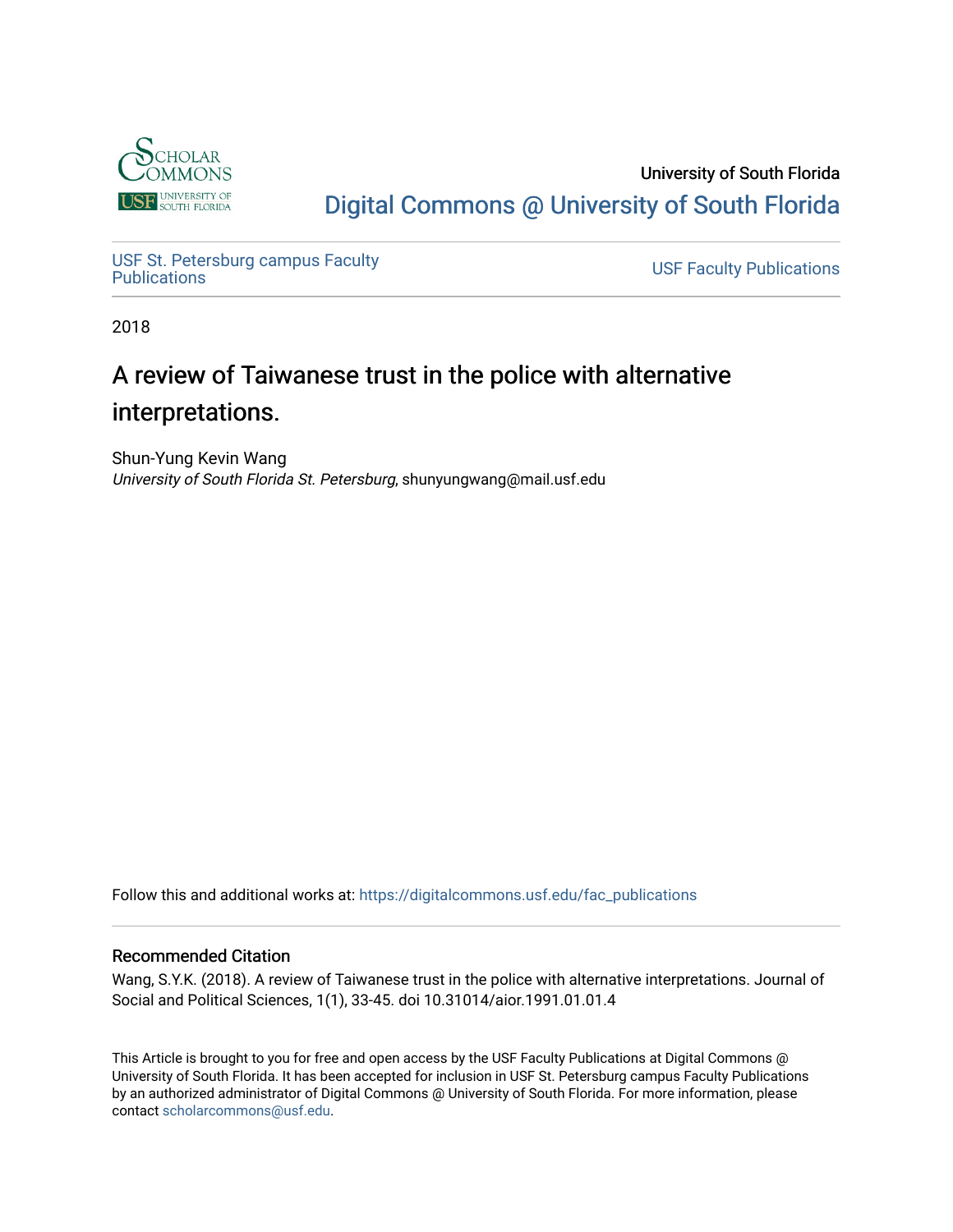

# Journal of Social and Political Sciences

**Wang, Shun-Yung Kevin (2018), A Review of Taiwanese Trust in the Police with Alternative Interpretations. In:** *Journal of Social and Political Sciences***, Vol.1, No.1, 33-45.**

ISSN 2615-3718

DOI: 10.31014/aior.1991.01.01.4

The online version of this article can be found at: **https://www.asianinstituteofresearch.org/**

Published by: The Asian Institute of Research

The *Journal of Social and Political Sciences* is an Open Access publication. It may be read, copied and distributed free of charge according to the conditions of the Creative Commons Attribution 4.0 International license.

The Asian Institute of Research *Social and Political Sciences* is a peer-reviewed International Journal. The journal covers scholarly articles in the fields of Social and Political Sciences, which includes, but not limited to, Anthropology, Government Studies, Political Sciences, Sociology, International Relations, Public Administration, History, Philosophy, Arts, Education, Linguistics, and Cultural Studies. As the journal is Open Access, it ensures high visibility and the increase of citations for all research articles published. The *Journal of Social and Political Sciences* aims to facilitate scholarly work on recent theoretical and practical aspects of Social and Political Sciences.



**ASIAN INSTITUTE OF RESEARCH** Connecting Scholars Worldwide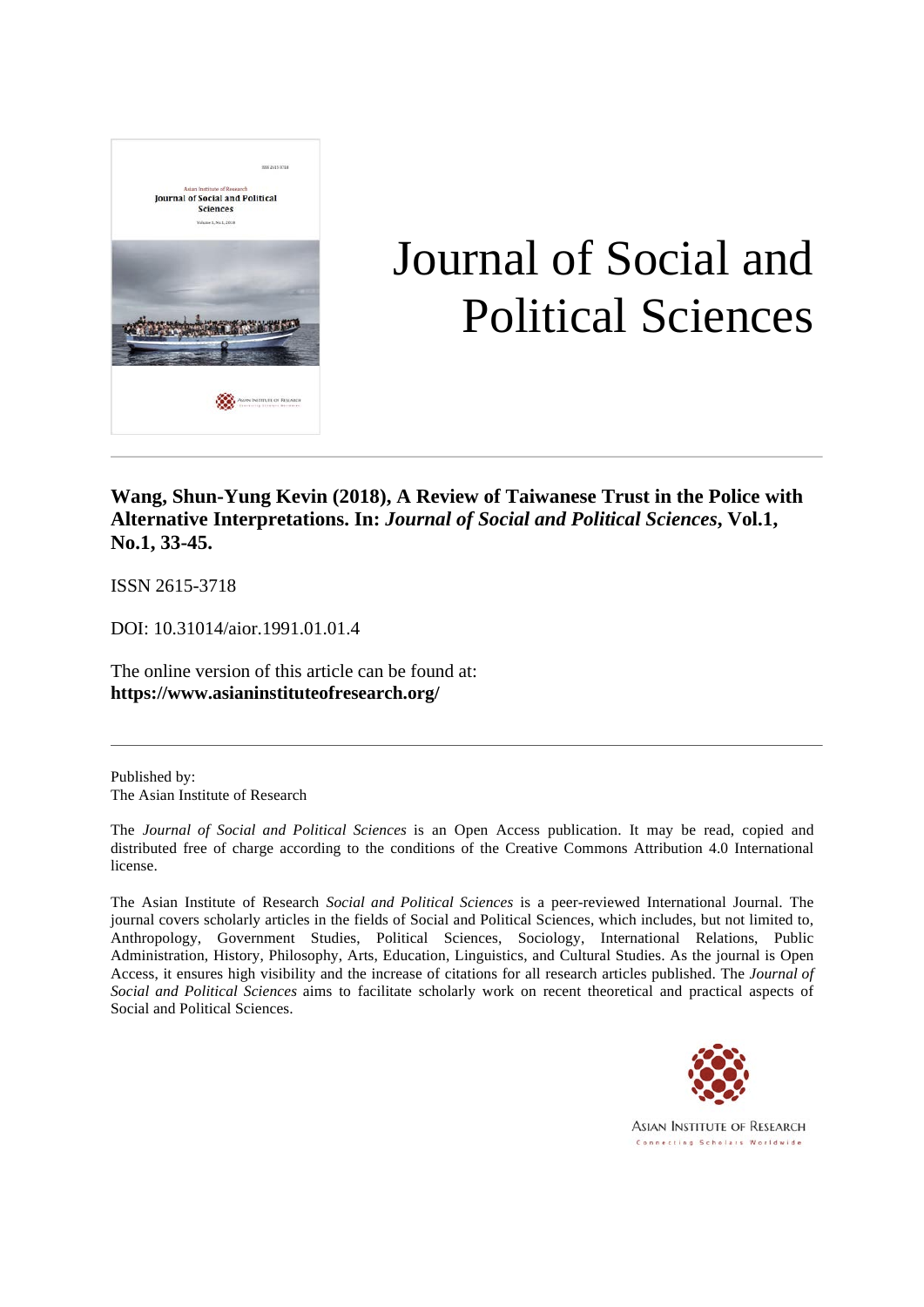

# A Review of Taiwanese Trust in the Police with Alternative Interpretations

Shun-Yung Kevin Wang<sup>1</sup>

<sup>1</sup> Associate Professor, University of South Florida - St. Petersburg, 140 7<sup>th</sup> Ave S, St. Petersburg, FL 33701, **IISA** 

#### **Abstract**

This study aims to review and reinterpret Taiwanese citizens' trust in the police, with a focus on taking its social changes, political transitions, and historical background into consideration. Modern Taiwan inherits both Chinese and Japanese cultures, and the urbanization on the island has generated substantial differences between rural areas and metropolitans. The political system has also successfully transformed from authoritarianism to democracy since late 1980s and subsequently leads to paradigm shift in policing. All of the contemporary empirical studies regarding public assessments of the police are based on survey data, however, they either poorly measure the multi-dimensional nature of trust as a social construct or understudy social-historical context when interpreting survey findings. This review attempts to fill the gap and points out the demand of qualitative insights in future research.

**Keywords**: Procedural Justice, Urbanization, Perception of Police, Transitional Justice

#### **Introduction**

After nearly three decades of democratization, Taiwan is considered as a democratic country that successfully transformed from authoritarian regime. Along with the major political change, social institutions, including the police that is in charge of maintaining social order, have to make substantial efforts in adjustment in order to remain functional in a different social context. In democracy, citizens' attitudes toward the police and assessments of their performance has become important reflections of their belief of the authority's legitimacy. In democratic societies, citizens' attitudes toward the police can influence their perceptions of public safety, political support of the authority, and then compliance with the law (Tyler, 1990). A lack of public support and trust in the police signals inadequate policing or insufficient crime control efforts, which can lead to more serious political consequences, including threats to the legitimacy of domestic governance (Wang & Sun, 2018).

The primary purpose of this study is to articulate recent empirical studies of Taiwanese' assessment of the police, offer alternative interpretations of the survey findings based on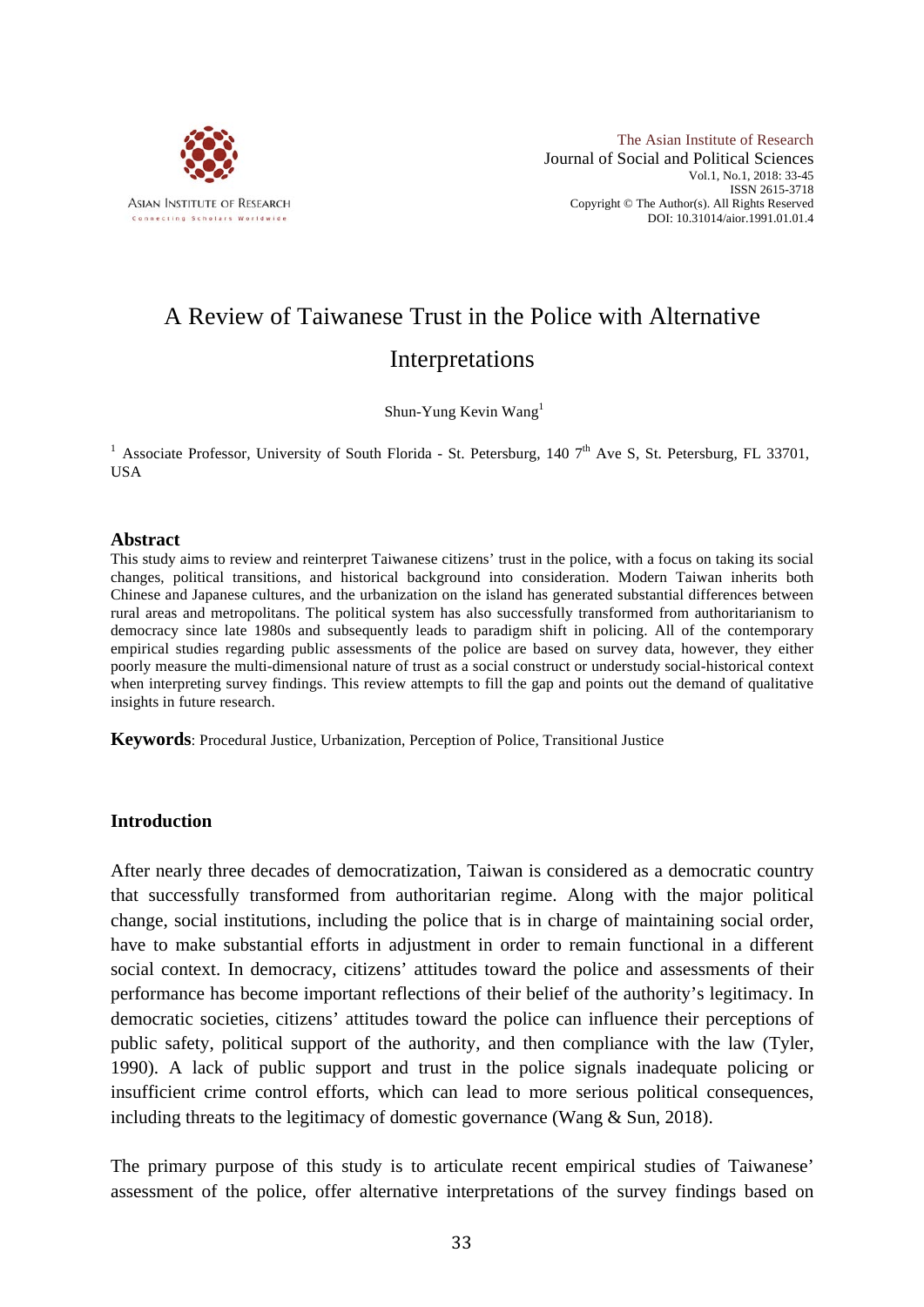Taiwan's social-historical background, and then sum up a direction of future research. Two reasons justify this study. First, Taiwan is an island society that has experimented political transformation and successfully switched from authoritarianism to democracy (Cao et al., 2014), and such a case offers implications to other Chinese societies that either face enormous societal and economic changes (e.g., China) or political transitions (e.g., Hong Kong and Macau). Second, while recent studies have assessed public trust in the police in Taiwan (Sun et al., 2014; Wu, 2014; Wu et al., 2012) or other Chinese societies (Wu & Sun, 2009; Wu et al., 2012), they often measured the level of police trustworthiness using a singular dummy or ordinal variable. In addition, only one recent empirical study on the Taiwan police addresses rural and urban difference (Wang & Sun, 2018), but, like many prior studies, the interpretation is lacking sufficient social-historical context, which is elaborated in this review.

## **Social and Political Background of Taiwan**

 

Taiwan is a densely populated island off China's southern coast, with a current population around 23 million. Before the World War II, this 13,855 square miles island, formerly known as Formosa, was a colony of Japan after the Qing Empire lost the Jia-wu Sino-Japanese War in 1895 and signed the Treaty of Shimonoseki. The Republic of China (ROC), which was led by Chiang Kai-shek and his political party (Kuomintang or KMT), acquired control of Taiwan in line with the Cairo declaration of 1943 and the Potsdam Conference of 1945 after the World War II. The forces of Chiang and KMT swiftly took over Taiwan following Japan's 1945 surrender. Shortly after the regime were glorified by the victory of defeating Japan in the war, they surprisingly lost mainland China to Mao's Communist Party.

Ultimately, ROC took refuge to Taiwan and accompanied with massive mainland immigrants, documented and undocumented. It was estimated that mainland immigrants were accounted for about 15% of the residential population at the time. After the Martial Law was declared in 1947, Formosa was under an exhaustive control by the regime of Chiang and KMT, until late 1980s. Accompanied with the implementation of Martial Law, the  $228$  Incident/Massacre<sup>1</sup> in 1947 quickly generated a chilling effect (the so-called *White Terror*) that was unspeakable among citizens across generations for several decades. During the period of Martial Law, the KMT exhaustively controlled over the government, including the police, the military, the media, content of education, and business associations. The police force was used to maintain coercive social order, monitor activists, and facilitate other forms of control, in addition to its core functions like crime fighting (Cao et al., 2014).

Even though this island society was coercively controlled, with the financial aid from the U.S., Taiwan enjoyed remarkable economic growth after 1950 and was glorified by a title of "economic miracle" given by the international community. The successful economic development transformed Taiwan from an agricultural society to an industrial and commercial one. Urbanization has been an ongoing process since Japanese colony but at a faster pace.

<sup>1</sup> According to U.S. Military personnel's report (Cole, 2006), between twenty and thirty thousand civilians lose their lives during the incident, and the overall population is around 6.3 million when the incident occurred. However, the exact number of victimization may remain unknown.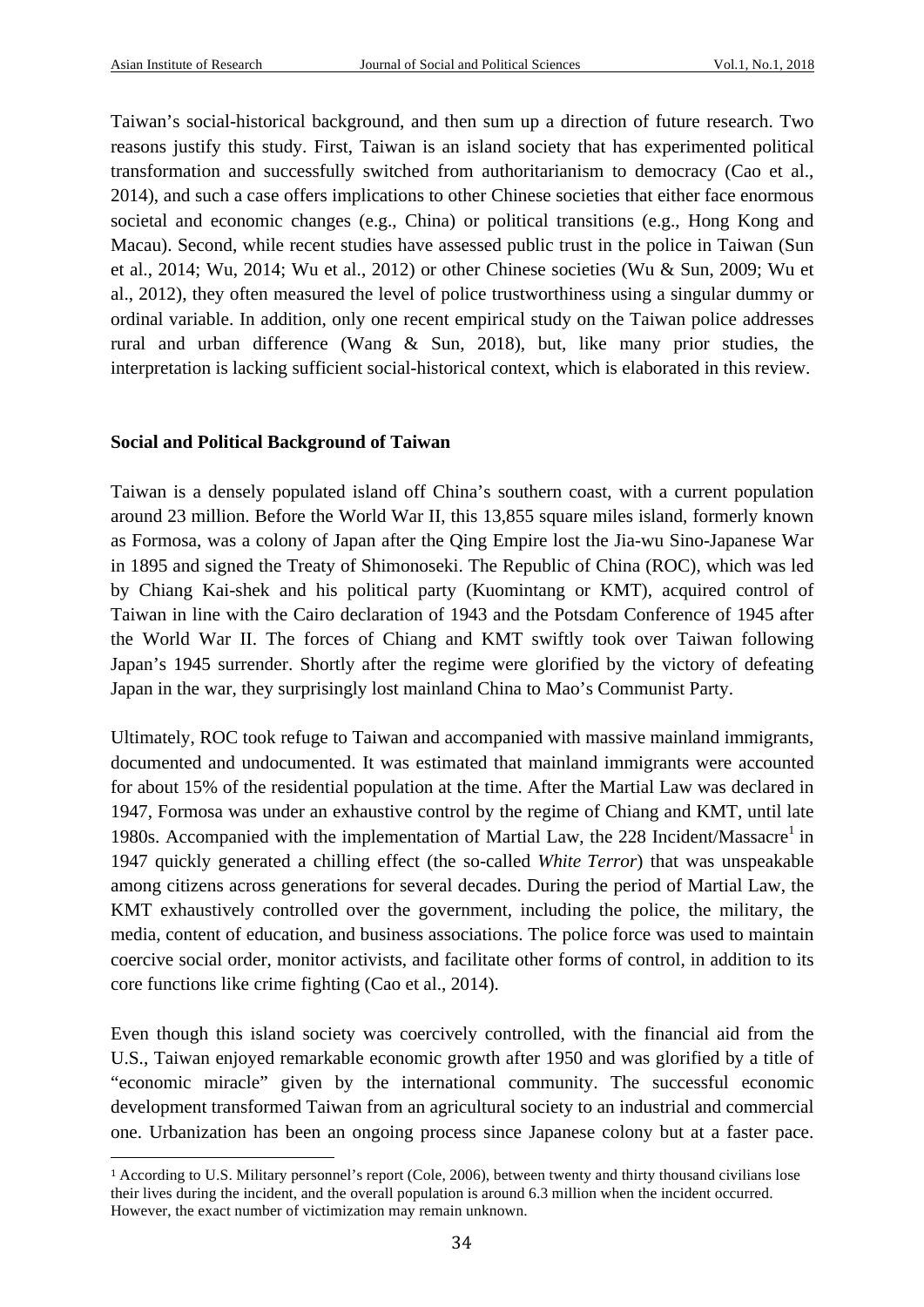More rural residents moved to cities because of job and business opportunities, and consequently led to a continuous decline of population in rural counties, especially after mid-1970s. Accompanied with the above structural changes in the society, particularly in cities, some traditional values and family functions (e.g., family-centered, education, child welfare) were gradually replaced by non-familial institutions, and the lifestyles become similar to Western cities' residents in the modern world (see Cao et al., (2014) for a general description of social and legislative changes). Jobs were further divided and occupations were specialized to increase the efficiency, which is important to Taiwan's economy that is highly influenced by international trades and exportation. Although official version of educational content in schools remained uniform and foreign news were largely blocked, Taiwanese residents were increasingly adaptive to the Western values of diversity, legality, and equality. Collectively, the social changes, economic achievements, and geographical environment probably provided the fertile soil for the democracy.

After martial law was lifted in 1987, the president Lee from KMT of the time partially led a series of Constitutional changes in 1990s and 2000s to satisfy the realistic demands of democracy from the grass root. Citizens were allowed to organize political parties and practice political right via a representative system of government in Taiwan. The largest one that gathered activists and non-KMT politicians was Democratic Progressive Party (DPP), which was considered as the opponent party. These two major parties are substantially different in many ways, such as interpretations of national independence, practices of democracy, and emphasis on political agendas like environmental protection and economic development. It is worth noting that some early DPP members dislike KMT regime because of their conflict ideology or deprived status. During this transition period, criminal incidents, including juvenile delinquency and drug abuse, escalated steadily. More confrontations between the police and the citizens occurred, especially during protests, in the process of democratization.

The process of transforming from an authoritarian to a democratic society was also characterized by several observable changes, such as the media was exempt from the government's forceful control, collective bargaining were allowed, and the educational system began to accept different voices and discussions of alternatives. To the general public, one noticeable change in their daily lives probably is about the open market of mass media. Radio stations, newspapers, cable companies, and TV stations were allowed to form in the market and compete with those funded by the state or KMT. Some stations even use local dialects (e.g., Taiwanese, Hakka), which were suppressed in the educational system during Martial Law period, to report news or play in TV shows for the purpose of attracting certain groups of audience, largely Taiwanese citizens who had lived on the island for several generations. Information come from foreign news are allowed to be broadcasted. As mentioned in the previous paragraphs, the media was completely controlled by the KMT regime's absolute force through Martial Law in Taiwan before late 1980s. In the era of democracy, the free market model has brought serious competitions to private-owned news groups, and one of the less desirable consequences is the tendency of reporting negative and/or sensational news to attract audience. Political figures and governmental agencies, including the police, are not waived from being the subjects of these reports. Today, Taiwanese enjoy a high level of press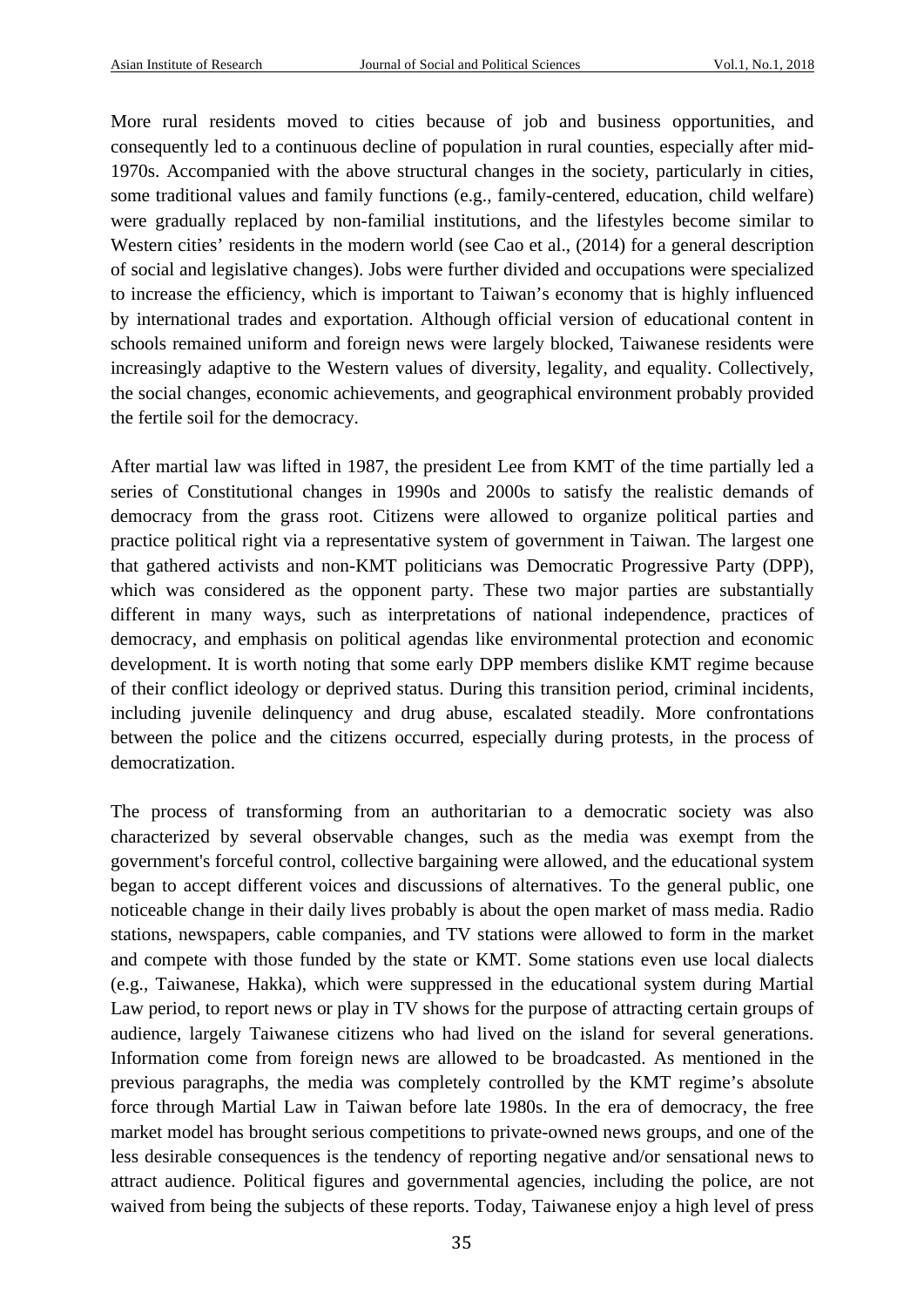freedom, and publicly making comments or critics against the public entities, including the president, is not uncommon. At the same time, citizens somewhat suffer from the quality of some contents covered by the mass media.

While democracy was taking root, the process was not immune from a few drastic confrontations and incidents. For example, Cheng, a pro-democracy activist and publisher who set himself on fire in 1989 in support of "real" freedom of speech. Cheng's wife later became an important political figure in DPP. For another example, the first student protest in modern history of Taiwan – Wild Lily Movement – was initiated by students from National Taiwan University, the iconic higher education institution of Taiwan, in 1990 to seek for essential changes regarding how democracy should be practiced (e.g., citizens directly elect the president) in "real" democracy. This large scale student-led protest brought real challenges of the time to the authorities because a similar protest – Tiananmen Square protest – led by students of Beijing University, the iconic higher education institution of China, was out of control one year before.

To individual citizens, being truly free to affiliate with political parties or not to affiliate with KMT without concerning consequences was a relatively new experience that takes time to form a set of social norms at different levels. Since KMT's massive migration from China to Taiwan in mid-1900s to today's fully, but not necessarily mature, democratic society, Taiwanese has had experienced dramatic political and socio-economic changes. Several waves of immigrants, in conjunction with major events like Civil War and World War II, left interesting phenomenon in the society's basic unit of social institution. For example, in a family, the great grandparents may be born and educated as Japanese, the grandparents grow up in KMT's authoritarianism with limited rights, the parents witness substantial political and social changes in democratization process, and the grandkids take freedom and democracy for granted. In another family, the great grandparents may be born in mainland China, the grandparents grow up during wars, and loss everything and migrate (with KMT) to Taiwan. Occasionally, a sense of group identity derived from political affiliation or political ideology can cause serious conflicts or even separations, especially during elections, in other pro-social institutions like family in this new democratic society.

Taiwan's successful and largely peaceful transition was labeled as a "political miracle" by some Western scholars, as the process challenged existing political theories (Clark, 2001). As of now, Taiwan has practiced democracy to a great extent for about three decades, and citizens are truly free from White Terror to organize political parties and to elect their legislative representatives and executives without concerning coercion and persecution. Also, citizens have the right to directly vote the president in the last six presidential elections and have used ballots to rotate the ruling party of the central government (KMT: year 1996-2000, year 2008-2016 and DPP: year 2000-2008, year 2016- ). In 2016, citizens of Taiwan even elected the first female leader in modern Asia.

During the post-martial law period of Taiwan, general public are free to affiliate with any political parties, including communists. The freedom to exercise this part of civil rights is relatively new to Taiwanese. In the process of democratization, citizens identified themselves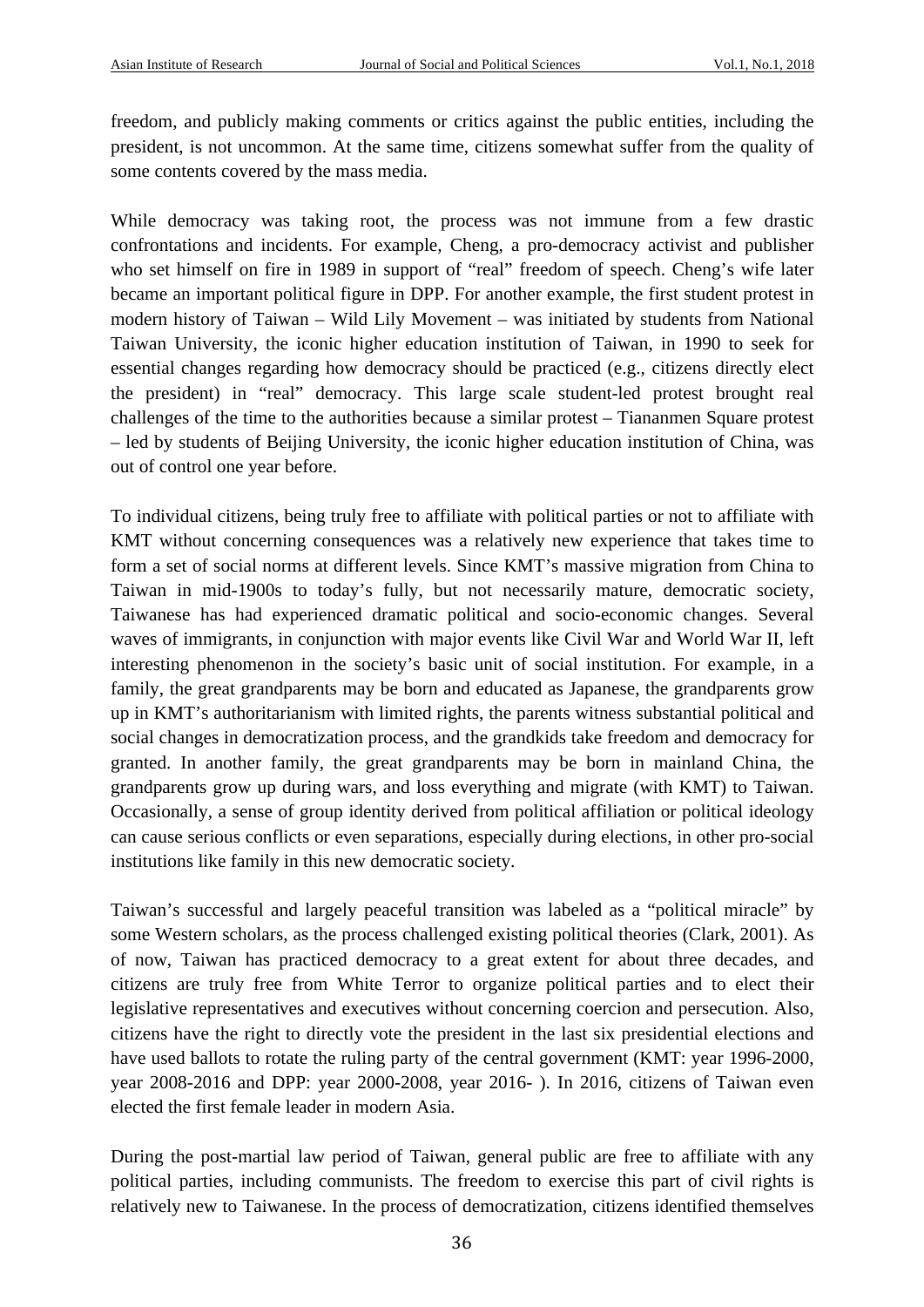with political ideologies held by KMT and other smaller parties (e.g., People First Party and New Party) and those identified themselves with ideologies held by DPP and other smaller parties (e.g., Taiwan Solidarity Union and Taiwan Independence Party) have different views and perceptions of governmental entities, including the police (Sun, et al., 2016). Today, three political orientations are naturally emerged among residents of Taiwan: Pan-Blue, Pan-Green, and neutral. Pan-Blue group tends to align with a Chinese nationalist identity and holds the political ideology that favors a greater linkage with the mainland China. Pan-Green, on the other hand, tends to support the political ideology that favors a viewpoint of focusing on Taiwan's interests and be independent from China (Sun et al., 2016). Still others are neutral in their political orientation, and they tend to ignore political affiliation and elect political candidates based on individual credentials and characteristics.

Like other countries new to democracy, Taiwan is still developing its legal foundation and not immune from corruptions of public entity. Governmental corruptions often lead to ineffective operations, compromised human rights, wasteful public spending, weaker economic performance, larger inequality, and erosion of citizens' trust in the government. According to Transparency International, Taiwan ranks 29th out of 180 countries/regions on corruption perceptions index 2017, and the ranking fluctuated downward in  $2000s^2$ . When DPP first time won the presidential election and controlled the central government between 2000 and 2008, serious scandals and corruptions occurred to high-end officials, which ultimately sentenced the president Chen to the prison. It is worth mentioning that the police has been perceived as the least trustworthy governmental branch in Transparency International reports, and citizens' concerns of police integrity would generally predispose a lower evaluation of the police performance (Rosenbaum et al., 2005).

While the democracy is rooting in Taiwan, more representatives are elected from small political parties recently. The general public are gradually shield by liberty to contest voting results that are used to be dominated by two major political ideologies. The capital city – Taipei – even elects a medical doctor as the mayor who has no political party affiliation and no prior election experience.

# **Policing in Taiwan**

The police is described as the "gatekeeper" of the justice system in the community, and the political transitions often bring challenges to the police force in many aspects. In the era of Japanese colony in Taiwan, the police were exclusively Japanese until the later period. The system of neighborhood-based police stations (the so-called *pai-chu-suo*) was established to main social order. The Japanese police were granted great authority in Taiwan and sometimes empowered to exercise authority that usually reserved for judges. The Japanese police could

<sup>&</sup>lt;sup>2</sup> Please view the report from Transparency International Corruption Index at

https://www.transparency.org/news/feature/corruption\_perceptions\_index\_2017. Previous rankings of Taiwan were 27 (2001), 29 (2002), 30 (2003), 35 (2004), 32 (2005), 34 (2006), 34 (2007), 39 (2008), 37 (2009), 33 (2010), and 32 (2011). Some methodology changes occurred in 2012, and the index scores of corruption are comparable across years. Between 2012 and 2016, Taiwan has been scored about 61 and ranked 31.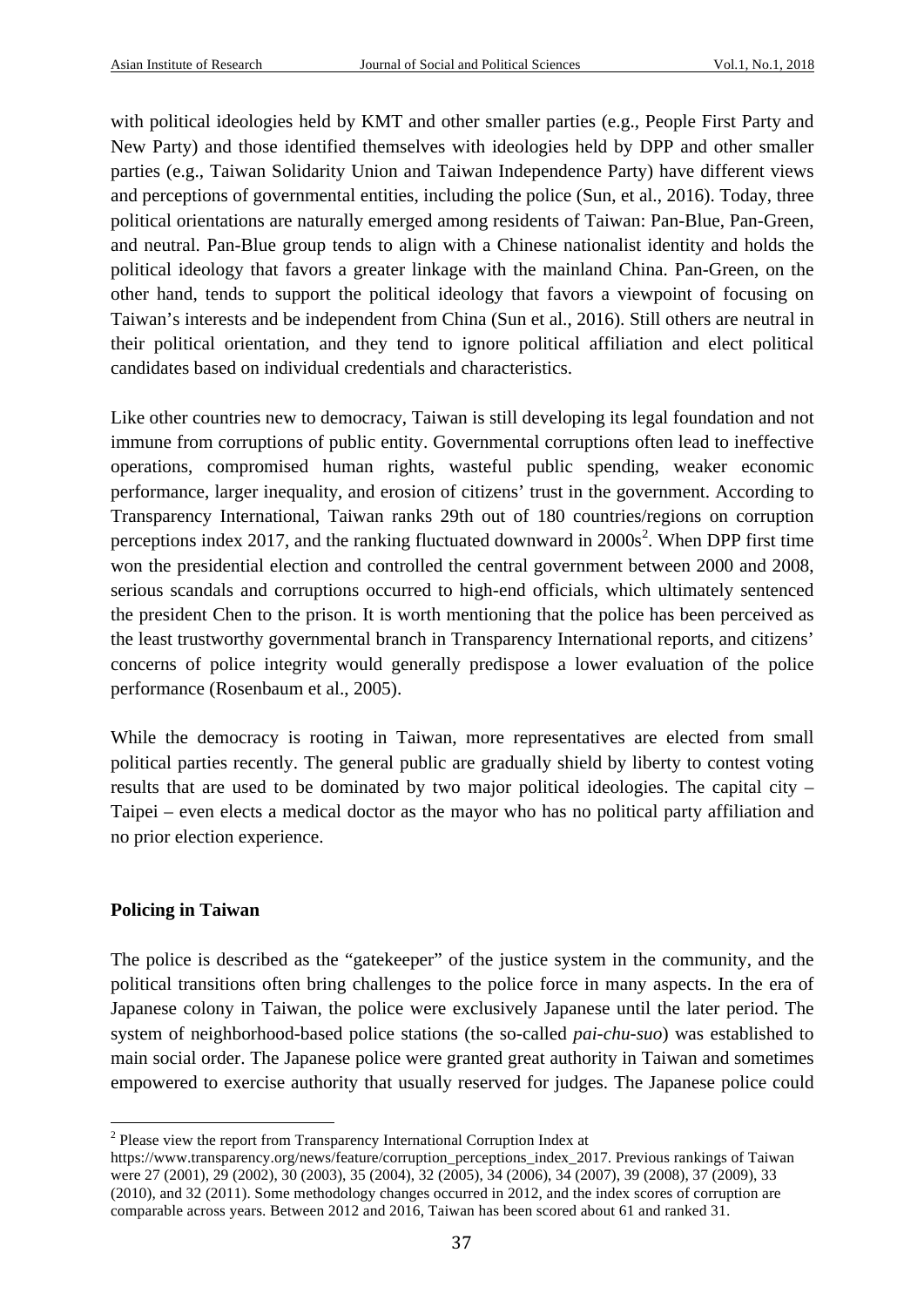even administer corporal punishment against Taiwanese for minor offenses on the street. The police not only enforced laws but also provided guidance to residents' daily living, farming, public health, and education. Generally speaking, the Japanese police penetrated into residents' daily lives in nearly all aspects, and they cast an ever-present shadow over the Taiwanese. Parents, for example, would threaten their ungovernable kids by mentioning the Japanese police. Incidents of resistance or retaliation occurred from time to time though.

While KMT took over Taiwan and implemented the Martial Law, the police force was used to maintain coercive social order and monitor activists in the name of fighting against communists. Although the economy took flight after World War II, the political atmosphere remained coercive during Martial Law period. All the heads of the national police agency and the presidents of Central Police University, where police officers are educated and trained in Taiwan, had military but police background. The police was genuinely used as an extended arm of military to suppress political dissents before the Martial Law was lifted in 1987. The Taiwanese police used to coercively maintain social order and reserve status quo of KMT during Martial Law period. Also, the police used to enjoy a great deal of discretion regarding search, seizure, and detention.

Warrantless arrests were not unusual, but all these practices were gradually restricted by the legislations during post-Martial Law period. Importantly, the policing paradigm shifted from systematically reaching out for the regime's potential threats to cautiously limiting activities within the reinforcement of criminal law and to protect individuals' rights in a society that inherent Chinese and Japanese cultures, which morally encourages its members to sacrifice some of their individual interests for the sake of group harmony. During the political transition, the practice of law enforcement changed principles from "high policing" (exhaustive control) to "low policing" (protect citizens' rights) (Cao et al., 2014). The purpose of policing changed from preserving the distribution of existing power to serve general population, take public opinions into account, and proactively prevent crimes (Lai, 2016; Sun and Chu, 2006).

Currently, there are two law enforcement agencies in Taiwan – the National Police Agency (NPA) within the Ministry of Interior and the Investigation Bureau within the Ministry of Justice (MJIB). Both are centralized forces of the executive branch in the central government, and the later one is equivalent to U.S. Federal agencies like FBI, Secret Service, and DEA. To the citizens, the police wearing identical uniforms and stationing in neighborhood-based branches (*pai-chu-suo*) across cities and counties is under the chain of command of the NPA (Sun and Chu, 2006). NPA exercises administrative jurisdiction over all police departments throughout the country and evaluates police chiefs' performance, although local elected political leaders have the authority to appoint their police chiefs from a list of candidates recommended by the NPA. In addition, NPA recruits and selects candidates of both genders through an identical set of process, and there are two educational institutions underneath: Central Police University and Taiwan Police College. The Central Police University grants 4 year bachelor degree, in addition to graduate studies, and the Taiwan Police College offers 2 year degree.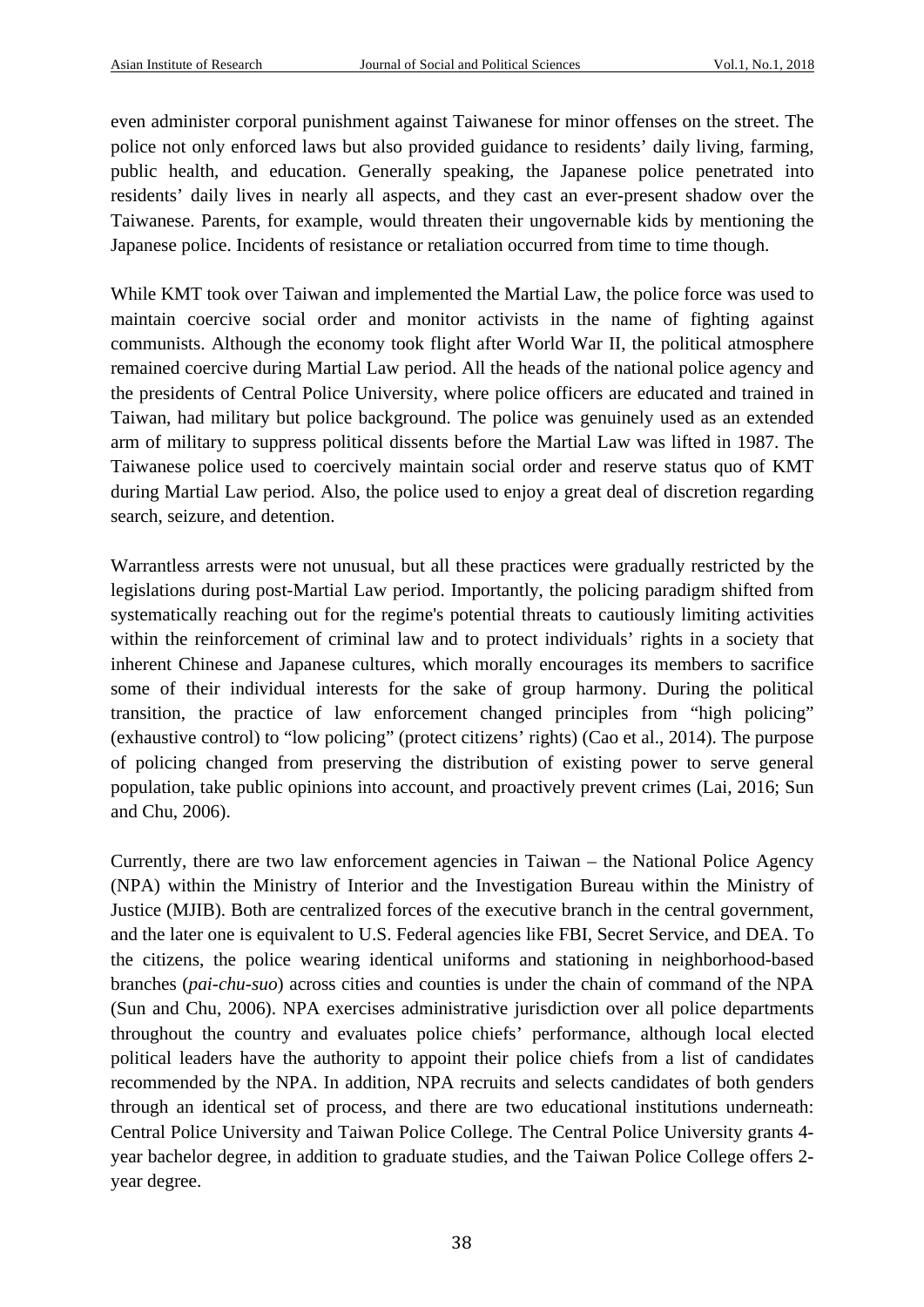Currently, the NPA has approximately thirteen hundred local police stations across the country, which enable the police to function at the neighborhood level. The current Taipei mayor tosses out some ideas of policing, such as replacing static police stations (e.g., in buildings) with mobile stations (e.g., on vehicles) to increase the mobility and visibility of the police, and the experiments have been conducted in Taipei. Nevertheless, the traditional police stations remain the mainstream. Furthermore, officers are encouraged by the management to keep good relations with local residents by frequent contacts and participation of local events (Sun & Chu, 2009). Rural police agencies also have had devoted efforts to increase their quality control measures by introducing international standard like ISO quality management certificate. Taidong County Police, for example, had implemented quality control circle initiative integrating operational research and development into the quality control management. For another example, the police of Yuli Township, Hualien County was also ISO certified for its extensive services, such as assistance to elders and delivery of public library books to remote tribal (Wang, 2015). Cao et al. (2014) argued that these noticeable changes in Taiwan policing are driven by external factors like globalization and new media (e.g., Internet, social media), and to what extent these introduced Western standards have positively changed the internal culture and management of the police remains unclear.

Although the Taiwanese police is a relatively enclosed system – it has its own radio station, education (e.g., textbooks), and training (e.g. Taiwan Police College and Central Police University), Taiwan police has faced greater challenges in performing their duties after the political transition. While the market of mass media has been opened for competition, the police retain its radio station and professional magazines. However, the police are not waived from being the subjects to media coverage of misconducts or scandals (Cao et al., 2014; Wu et al., 2012). Today's Taiwanese perceptions of the police are significantly influenced by the media – citizens who know negative media coverage about the police and believe in negative news of the police tend to have a lower level of trust in police (Sun, et al., 2014; Wang & Sun, 2018).

A changing social, economic, and political context in Taiwan, where a greater emphasis placed on human rights, has brought a different set of problems (e.g., influences of political representatives and media) to the police. For example, when DPP first took control of the central government between year 2000 and 2008, both sides spent some time learning the boundary. Because of DPP's long-term political opposition position, there was a profound distrust between DPP and NPA leaders. Some founders of DPP and its coalitions were either family members of victims of 228 Massacre/White Terror or human right lawyers during Martial Law period. Their injustice were greatly suppressed by the state through both formal and informal controlling mechanisms, so it is intuitive that DPP generally had a weak relation with the police. The NPA top leader was uncommonly replaced four times when DPP first took over the central government in 2000s. Ironically, eight high-ranking police officials joined DPP in a public ceremony, which contradicted to this party's long-term position of criticizing the police leaders used to pledge loyalty to the KMT and advocating the separation of political party and the police. These frequent police personnel changes somewhat led many police officers to believe that personal connections with politicians are more important than professional qualifications when deciding promotions. Some deep connections between police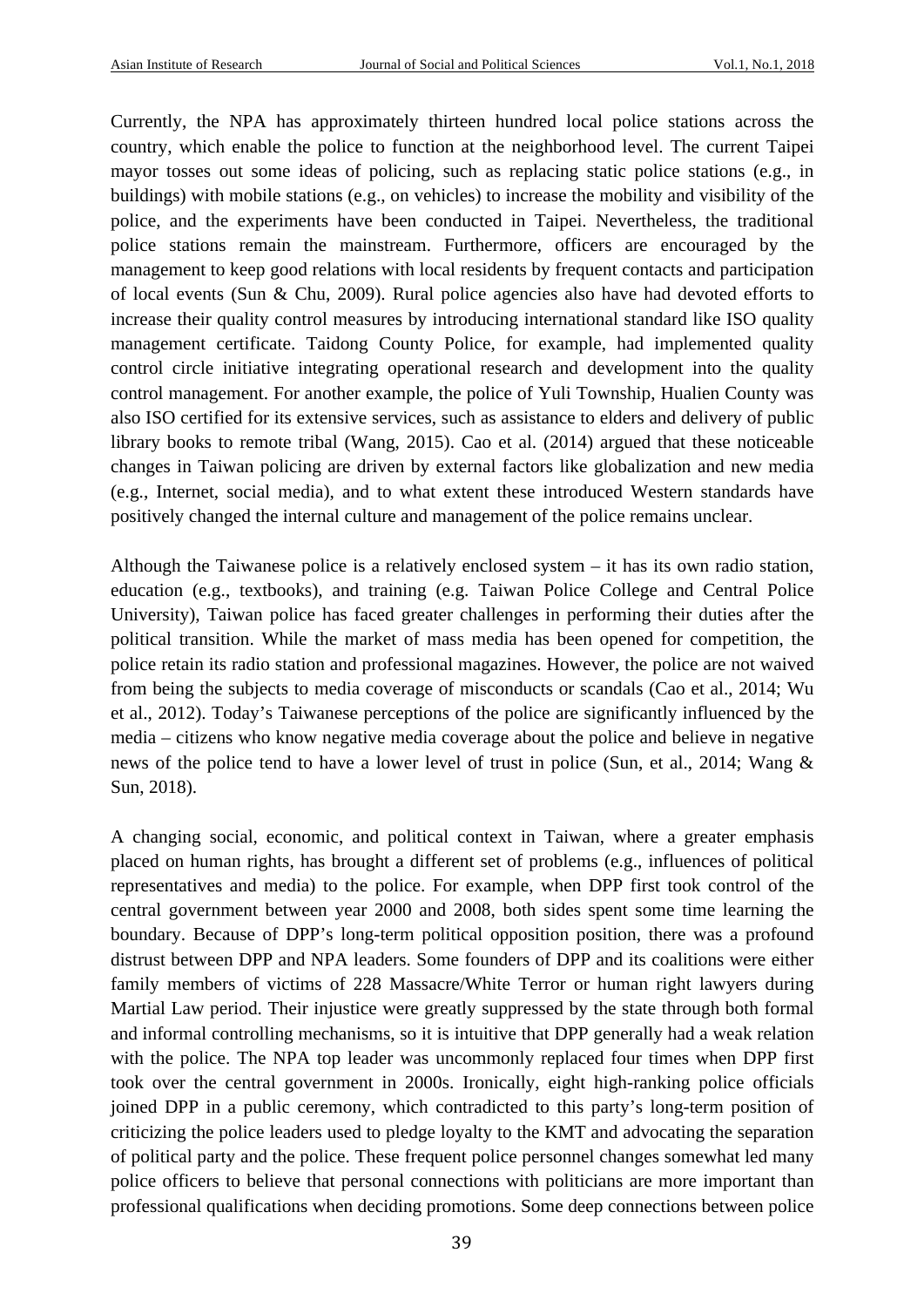commanders and politicians might have led to selective, if not biased, policing in cases like voter bribing and corruption investigation. Through legislative efforts, the passing of the *Civil Service Administrative Neutrality Law* in 2009 formally institutionalized the ideal separation between political influence and the police (Cao et al., 2014).

### **Legitimacy of Authority and Citizens' Trust in Police**

Citizens and the police are mutually depended stakeholders of community safety, and the public perceptions of the police signal their evaluations of the police that have political implications about the legitimacy of the authority (Reisig and Parks, 2000). Contemporary research regarding citizens' assessments of the police, largely derived from Western context, has recognized several key dimensions. Tyler (2006) proposed two of them in assessing the legitimacy of the police: procedural-based and outcome-based. Procedural-based dimension concerns people's judgements about the fairness of the police decision-making process, and the police are usually inspected by whether they are respectful, polite, patient, and fair when encountering the citizens. Outcome-based dimension generally focuses on the competency of the police, and whether the police can effectively play its role in the community and fulfill the promised functions (e.g., solve crime problems, respond to requests of help, control traffic) is essential. Similarly, based on qualitative data collected from Boston area, Stoutland (2001) constructed four aspects of trust in the police: dependability ("Are the police dependable?"), competency ("Do the police have the knowledge and skills to do their job?"), priorities ("Do the police share residents' priorities and concerns?"), and respectfulness ("Are the police respectful and fair in their interactions with residents?"). Conceptually, the former two aspects are consistent with Tyler's outcome-based dimension, and the latter two are aligned with procedural-based dimension (Hawdon et al., 2003).

The police cannot effectively maintain social order and ensure public safety without citizens' cooperation, which is directly related to residents' trust in them. In his theoretical framework, Tyler (1990) emphasizes the acceptance of the authority, and among citizens' perceptions of the police, trust is the most important domain in democratic societies for its links to legitimacy of the authorities (Tyler, 2006). When citizens accept the legitimacy of the police, they are more likely to comply with the law and follow officers' commands (Tyler, 1990). The police enforce laws and carry out strategies of crime control, which have direct impacts on citizens' chance of victimization, quality of life, and perceptions of personal safety in the immediate environments (Sun et al., 2012). Thus, criminal victimization experience tends to make citizens believe that the police is incompetent to protect them. A lack of citizens' trust in the police also indicate their questions about the legitimacy of the authorities, especially the local governments that they are more likely to interact with on a regular basis.

To some, trust may reflect personal and emotional reliance that a person holds toward another, but citizens' trust in the police should be tight to the social construct in the public domain. Either way, trust involves risks of danger and consequences, if the trust is broken. Psychologically, people are motivated to replace untrustworthy others who play a role in their lives, but citizens usually are unable to peacefully replace their objects of vertical trust in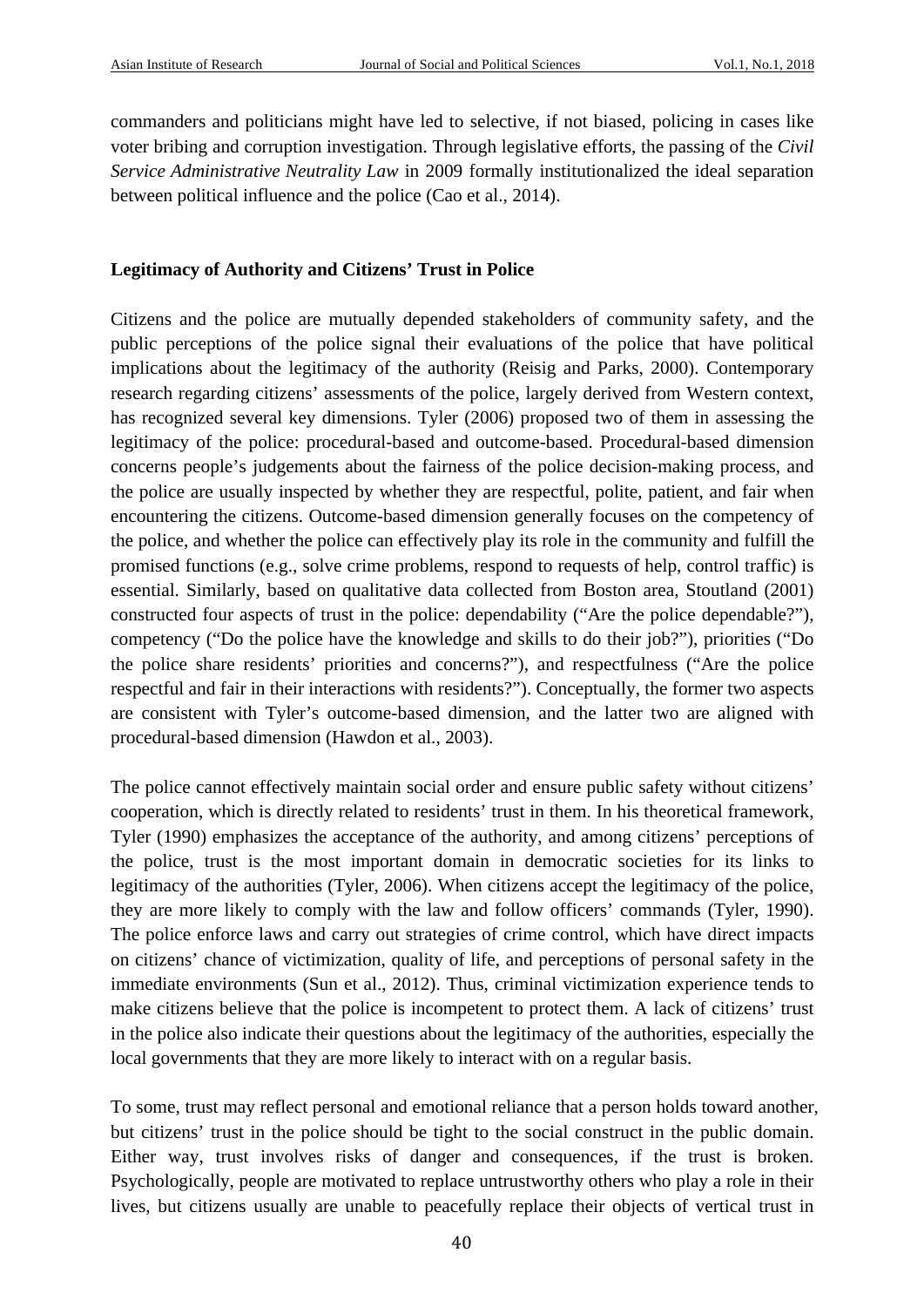institutions in dictatorship. Public trust in the police implies instinctive unquestioning belief in and reliance upon a public institution established to protect citizens (Cao, 2015). In the empirical studies, the measurement of trust reflects different emphases on the construct of trust that can have both social and psychological aspects. Studies conducted in the American and European societies focus on social construct of trust in police with multiple dimensions (Hawdon, 2008; Jackson et al., 2011; Sunshine & Tyler, 2003). Some prior studies measuring trust in the police in Taiwan suffer from single question item regarding trust that somewhat leans toward psychological aspect (Wu, 2014; Wu et al., 2012) and deviate from the very nature of the police as a social institution and trust in the police is a social construct. Simply asking "do you trust the police?" may present a straightforward sense of face validity, but what it really measures can vary from respondent to respondent in surveys. The other camp preserves the multi-dimensional measurement of public trust in the police, although some studies argue that Taiwanese cannot differentiate procedural-based from outcome-based trusts (Sun et al., 2014; Sun et al., 2016) while others point out urban/rural differences on these two types of trust (Wang & Sun, 2018).

Lack of public trust, as well as subsequent residents' cooperation and compliance, can have serious political consequences, especially in Taiwan that social control mechanism deeply penetrates into civilians' lives as police officers perform their duty in neighborhood-based stations (Cao et al., 2014). Also, recent empirical studies concerning trust in the police in Taiwan often limited by measuring the level of police trustworthiness using a singular dummy or ordinal variable (Sun et al., 2012; Wu, 2014; Wu et al., 2012); however, the theoretical construct of multi-faced trust of the police is strongly supported by empirical studies in the Western literature (Jackson et al., 2011; Stoutland, 2001; Tyler 1990). Furthermore, urbanization has structured urban Taiwanese' life styles and daily operating values close to modern Western societies, while the rural areas of Taiwan largely rely on agriculture and function in a more traditional fashion. These urban/rural differences lead to differential assessments of the police (Wang & Sun, 2018).

### Factors Influencing Taiwanese' Trust in Police

Public attitudes toward the police are influenced by an array of factors at both individual and aggregate levels. Prior research concerning the influence of individual characteristics on their attitudes toward the police suggests a group of socio-demographic and attitudinal variables. Socio-demographic variables, such as income level, education attainment, age, and gender, are often examined in prior studies. The socioeconomic status pin points an individual's relative position in the social spectrum, and people from the lower socioeconomic class and marginalized groups (e.g., homeless, unemployed) tend to have negative opinions on police for they more often receive unpleasant requests or orders from the police (Sun et al., 2008; Wu et al., 2009, Wu et al., 2012). The correlation between income level and perceptions of the police, however, is not significant in prior studies conducted in Taiwan (Lai, 2016; Sun et al., 2016; Wang & Sun, 2018). Additionally, the correlation between education attainment and perceptions of the police is largely insignificant in Taiwan (Sun et al., 2014; Sun et al., 2016; Wu, 2014). Age is a consistent predictor that positively correlated with favorable attitudes toward the police in the Western societies (Brown & Benedict, 2002; Decker, 1981;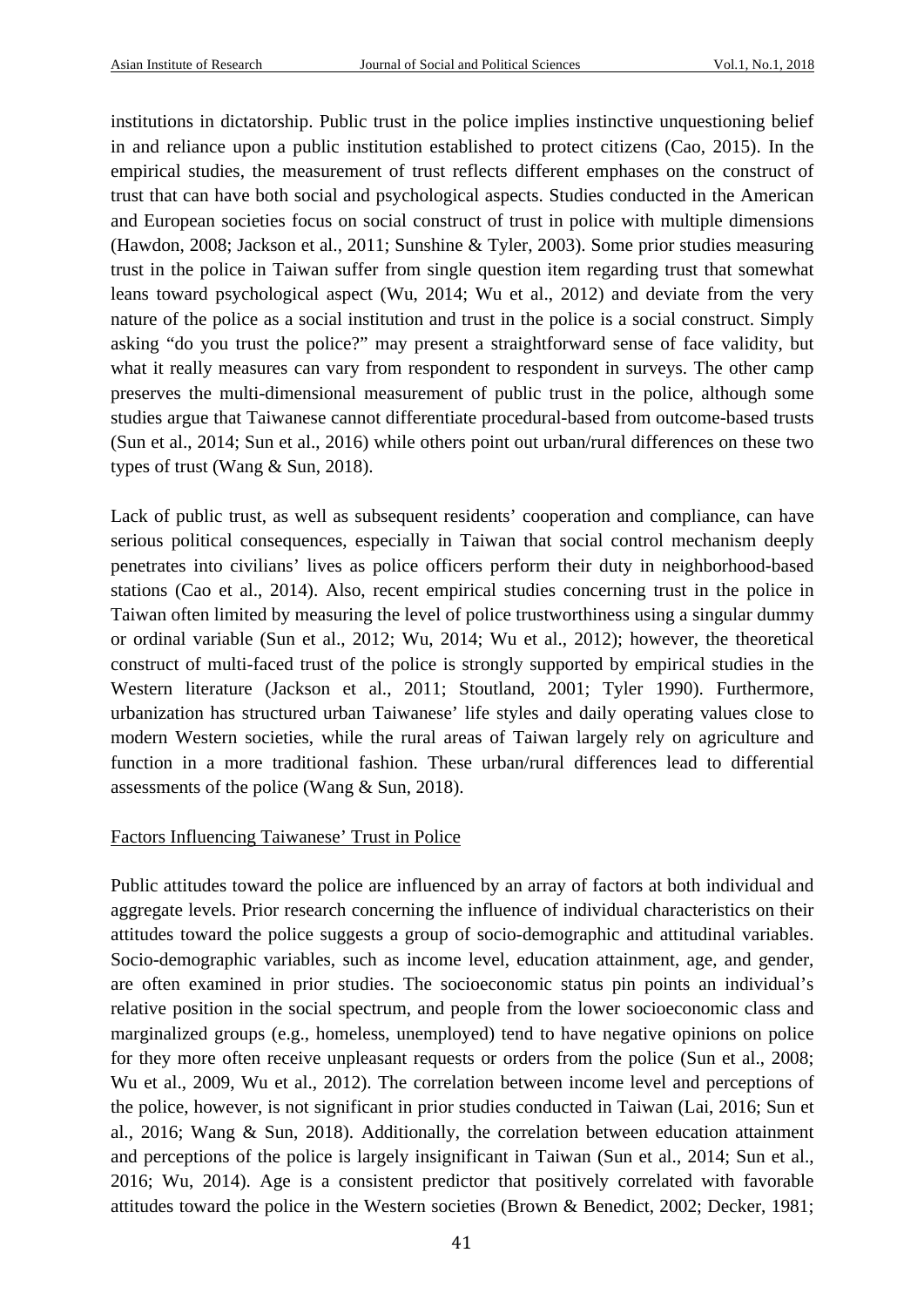Reisig & Parks, 2000), and youth usually have less trust in police than seniors, as younger individuals more often perceive police officers as law enforcers who place restrictions. Seniors are more likely to have service-related contacts with the police, as they are more vulnerable to frauds, while youths tend to view officers as law enforcers. On the other hand, seniors in Taiwan usually have gone through White Terror or suffered directly/indirectly from 228 Incident, and they may distrust authorities in general. Among published survey analyses, age in general is not associated with citizens' favorable attitude toward the police in Taiwan (Sun et al., 2014; Sun et al., 2016; Wu, 2014; Wang & Sun, 2018), however, respondents' life time experience with the police is not addressed. It is likely that the positive correlation between age and favorable attitudes toward the police cancels out the negative perceptions derived from injustice experience.

Citizens' perceptions of the police are influenced by their immediate environments where they directly interact with the police or indirectly observe the outcomes – crime prevention and order maintenance – of policing. Being victimized naturally leads to residents' concerns of personal safety and, subsequently, questioning of the police's competency to maintain social order in the community. A higher level of safety concern has been found to inversely associate with a lower level of satisfaction of the police (Weitzer & Tuch, 2006, Wu & Sun, 2010). An unsafe or disordered neighborhood implies that laws are inadequately enforced and/or the formal social control is loosened (Skogan, 2009). Also, personal satisfaction of general life quality of the community has been found to positively associate with their favorable perceptions of the police in Taiwan (Lai, 2016; Sun et al., 2014; Sun et al., 2016; Wang & Sun, 2018).

# Political Orientation and Rural/Urban Difference

Based on the most recent large probability sample of adult citizens from cities (Taipei, Taichung, and Kaohsiung) and rural counties (Yunlin and Taidong) in Taiwan in 2010s, it is found that Taiwanese had a higher level of trust in the police in compliance with procedural rights than in outcome performance (Sun et al., 2014; Sun et al., 2016; Wang & Sun, 2018). When the survey was conducted, the KMT was the ruling party in the central government, as well as local governments in Taipei city, Taichung city, and Taidong County. About 23% of the survey participants identified themselves as Pan-Green and 36% identified as political neutral, and political orientation exerts some significant effects on Taiwanese trust in police. The empirical evidence shows that survey participants who identified themselves as non-Pan-Blue (Pan-Green or neutral) were more likely than their Pan-Blue counterparts to display lower levels of trust in police (Sun et al., 2016; Wang & Sun, 2018).

Respondents of Pan-Green political orientation demonstrated a significantly lower level of outcome-based trust in police, regardless where they lived (Wang  $\&$  Sun, 2018). One may think that political party congruence between the survey participants and their local executive officer would ease participants' concern and reveal their political support, however, the variable failed to serve as a significant predictor of trust in police, no matter the trust is viewed as unidimensional (Sun et al., 2016) or broken down into procedural-based and outcome-based dimensions (Wang & Sun, 2018). This finding implies that citizens with Pan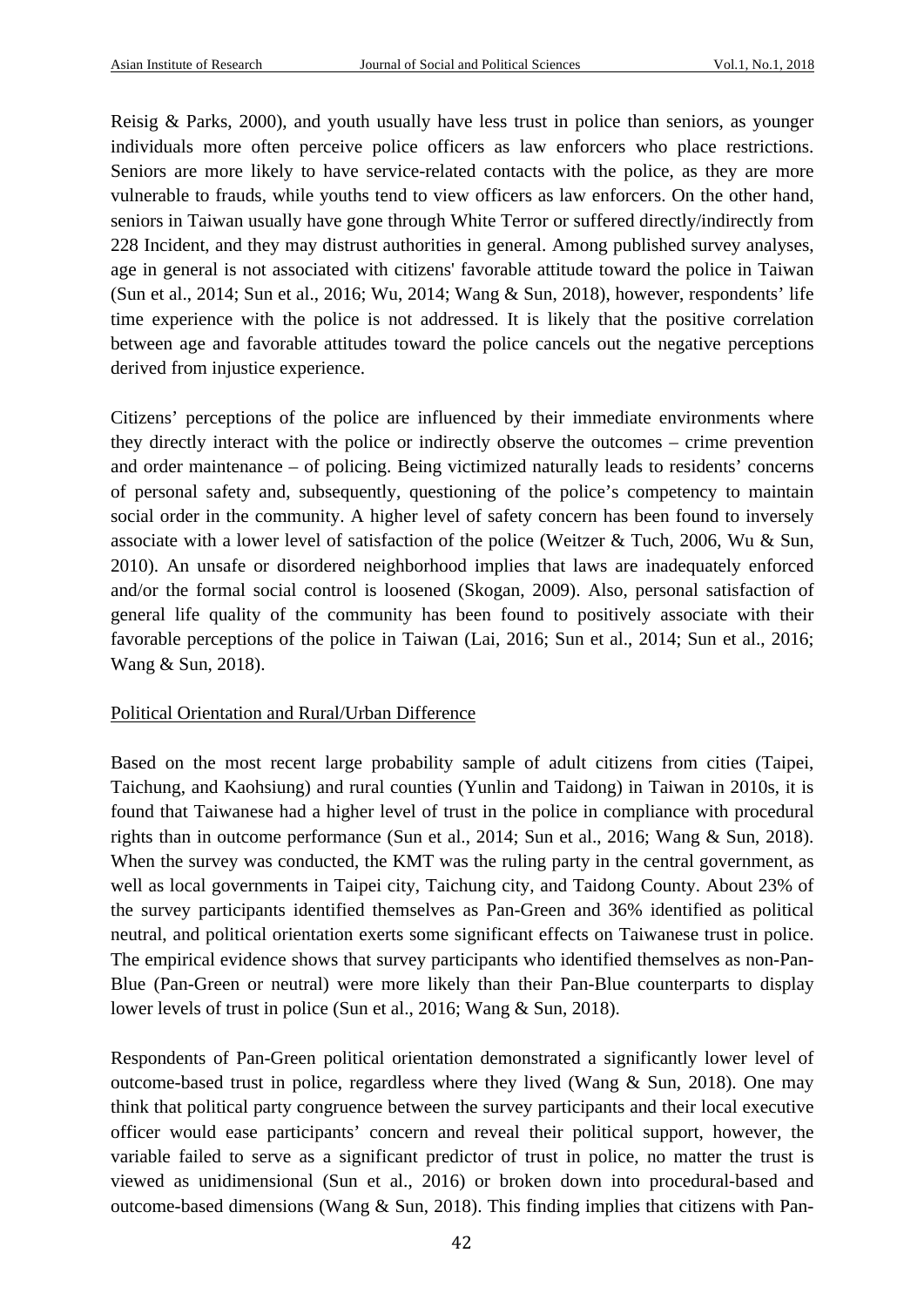Green ideology may distrust the governmental authorities in general, but qualitative component is necessary for participants to elaborate their responses in future survey studies.

Urbanization has accompanied with an array of differences between rural and urban citizens. While the urban environment offers more specialized services, convenience, advanced education and public health, and anonymity, it generally correlates with a much more stressful physical and social environment - high living costs, social disorganization and crime, traffic and long commute times, pollution and noise, and greater socioeconomic inequality. Furthermore, the police-population ratio are higher in cities (Sun et al., 2016). Urban officers often work as a team while rural officers tend to be generalists and work geographically isolated. Officers usually have more knowledge about the history and local culture of rural communities where they police (Sun & Chu, 2009).

Although rural law enforcement agencies often lag behind the applied technology in policing, rural officers are expected to stretch their coverage to other social services (Wang, 2015). Based on the above survey, it was found that rural citizens have less knowledge of negative news about the police, a lower level of safety concern, a higher level of trust in neighbors, better life quality in general, less concern about police misconduct, and lower residential mobility than their urban counterparts. Importantly, Wang and Sun (2018) found that urban citizens showed a lower level of trust regarding the police's ability to solve problems of crime, control traffic, and effectively respond to calls for help, while there is no statistical difference regarding whether citizens perceive the police is polite, patient, respectful, and fair. Although residents were significantly influenced by media coverage, residents of rural Taiwan were influenced at a greater magnitude by media coverage of police misconducts.

#### **Summary**

After about three decades of democratization in Taiwan, the majority of citizens trust the police in terms of their decision process is motivated to be fair - friendly, patient, respectful, and responsive. Some scholars argue that Taiwan citizens may not conceptually distinguish procedural rights from outcome performance like Westerners do (Sun et al., 2014), while others found that urban residents revealed a lower evaluation of outcome-based trust in the police (Wang & Sun, 2018). Taiwanese seem to gradually recognize indicators of proceduralbased trust, which is conceptually tight to the spirit of due process in Western societies, although citizens of Taiwan may not have the same conceptions of those indicators. More interestingly, urbanization makes a significant difference of citizens' assessments only on outcome-based dimension of trust in police, and a greater impact of mass media on outcomebased trust was found in rural counties (Wang & Sun, 2018). Experience from Taiwan also showed that rural police earn residents' support by extending scope of service to non-essential tasks in rural areas (Wang, 2015), while city police have to focus on the core functions. It is somewhat puzzling, especially when the fact of street crime rate in Taiwan is relatively low compared to the rest of the world (Huang & Sun, 2014).

Furthermore, citizens who identified themselves as Pan-Green or political neutral consistently revealed a lower level of trust in the police (Sun et al., 2016), including procedural-based and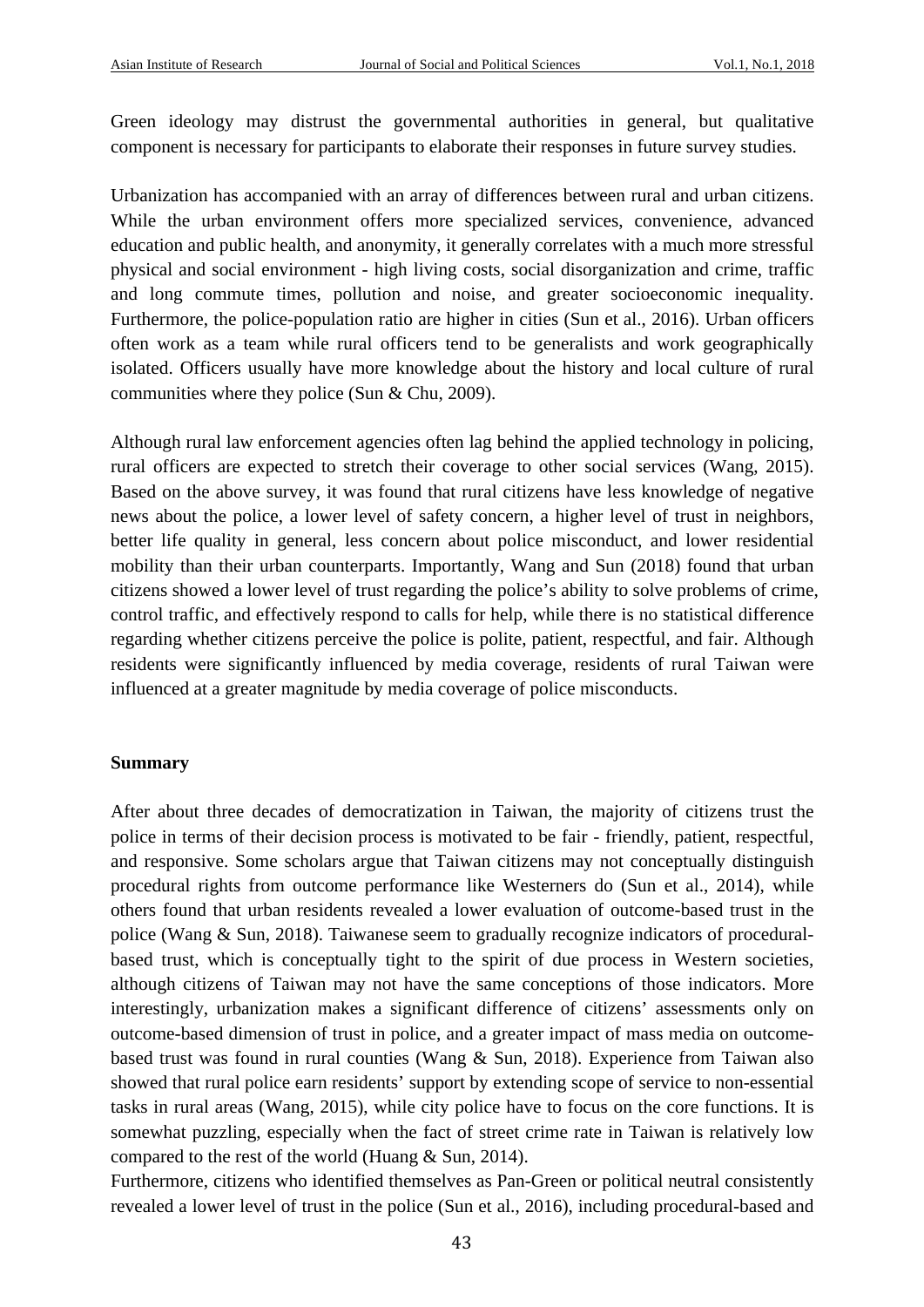outcome-based dimensions (Wang & Sun, 2018), than their Pan-Blue counterpart. Once again, some founders of DPP and Pan-Green coalitions were either family members of victims of 228 Massacre/White Terror or human right lawyers during Martial Law period. Perhaps in such a social-historical context, today's residents with Pan-Green ideology may reveal a lower level of trust in authorities, including the police, to an extent that the tendency of distrust exists even when citizens have the same political orientation as their elected local governors do. This empirical finding may reflect an accumulated effect of historical incidents which ultimately would present a challenge for the governing body to (re)establish the public trust from the grassroots.

In the framework of transitional justice, Teitel (2000) points out the importance of dealing with the violations of human rights and incidents against humanity done by the prior authoritarian, when a country is facing democratic transition. Particularly to some Taiwanese citizens, including indigenous people, who may have a deep distrust of authorities because of the embedded social-historical context constructed by their personal experience, crossgenerational suppression, and subsequent socio-economic marginalization, restoring their trust in government in general probably is essential. While race/ethnicity has been a consistent predictor of attitudes toward the police in the Western societies with racial/ethnic minorities hold less favorable attitudes toward the police (Brown and Benedict, 2002; Weitzer & Tuch, 2005), this variable is often not discussed in Chinese societies, including Taiwan. Future research should devote some qualitative efforts to provide insights about citizens' trust in the police that are not revealed in published survey studies.

### **References**

- Brown, B., & Benedict, W. R. (2002). Perceptions of the police: past findings, methodological issues, conceptual issues and policy implications. *Policing: An International Journal of Police Strategies & Management,* 25(3), 543–580.
- Cao, L. (2015). Differentiating confidence in the police, trust in the police, and satisfaction with the police. *Policing: An International Journal of Police Strategies & Management,* 38(2), 239–249.
- Cao, L., Huang, L., & Sun, I. (2014). *Policing in Taiwan: From Authoritarianism to Democracy*. Routledge.
- Clark, C. (2001). Successful democratization in the ROC: Creating a security challenge. In A. C. Tan, S. Chan, & C. Jillson (Eds.), *Taiwan's national security: Dilemmas and opportunities* (pp. 18-59). Aldershot: Ashgate.
- Cole, B. (2006). *Taiwan's Security: History and Prospects*. New York, NY: Routledge.
- Decker, S. H. (1981). Citizen attitudes toward the police: A review of the past findings an suggestions for future policy. *Journal of Police Science and Administration*, 9 (1), 80- 87.
- Hawdon, J. (2008). Legitimacy, trust, social capital, and policing styles. *Police Quarterly*, 11 (2): 182-201.
- Hawdon, J., Ryan, J., Griffen, S. (2003). Policing tactics and perceptions of police legitimacy. *Police Quarterly*, 11: 182-201.